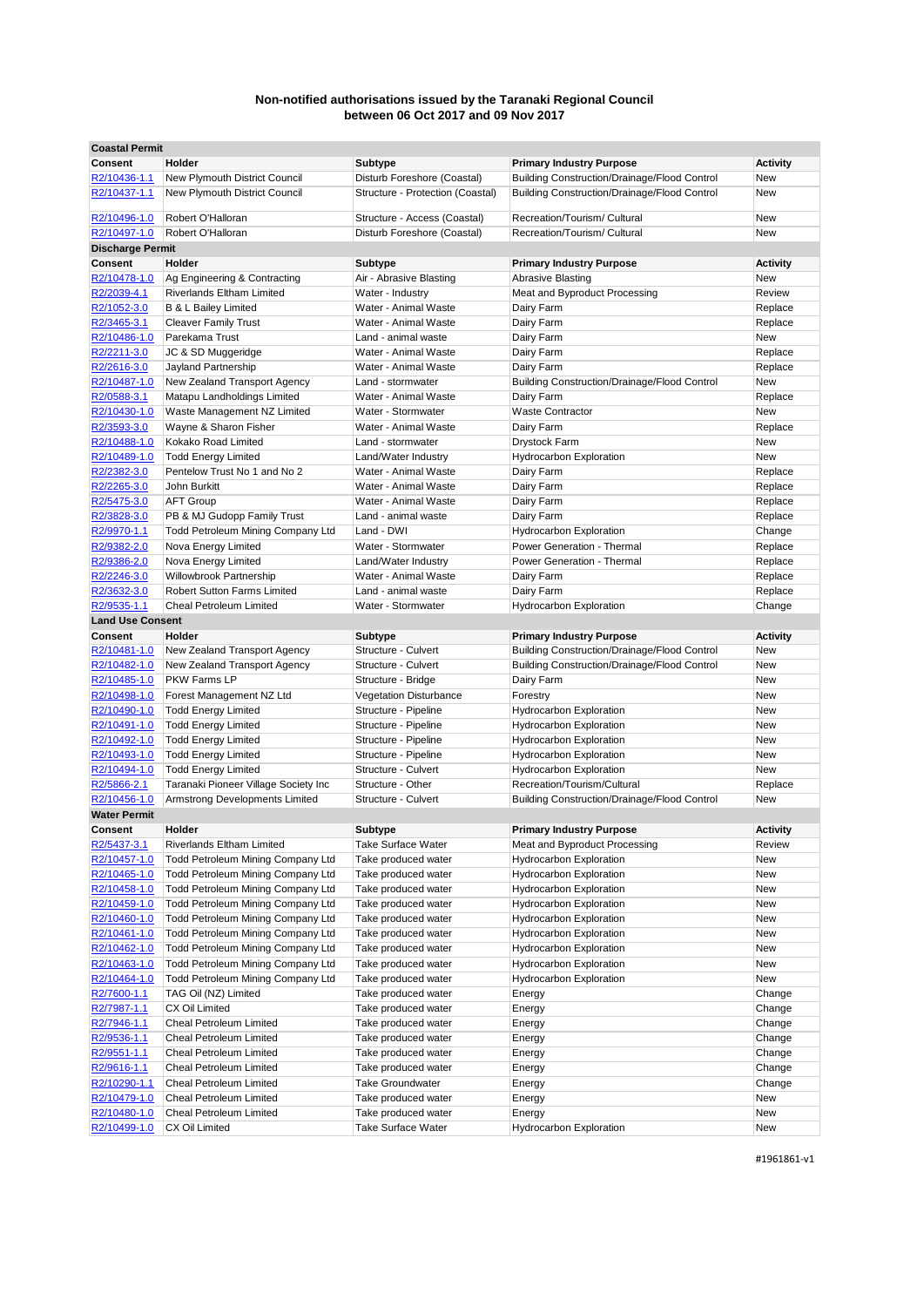| <b>Coastal Permit</b>   |                  |                                  |                                 |                 |
|-------------------------|------------------|----------------------------------|---------------------------------|-----------------|
| <b>Consent</b>          | <b>Holder</b>    | <b>Subtype</b>                   | <b>Primary Industry Purpose</b> | <b>Activity</b> |
| R2/1450-3.0             | Fonterra Limited | Discharge to water (CMA)         | Dairy Processing/Manufacturing  | Replace         |
| R2/5013-2.0             | Fonterra Limited | Structure - Protection (Coastal) | Dairy Processing/Manufacturing  | Replace         |
| <b>Discharge Permit</b> |                  |                                  |                                 |                 |
| <b>Consent</b>          | <b>Holder</b>    | Subtype                          | <b>Primary Industry Purpose</b> | <b>Activity</b> |
| R2/4927-2.0             | Fonterra Limited | Water - Industry                 | Dairy Processing/Manufacturing  | Replace         |
| R2/5148-2.0             | Fonterra Limited | Water - Industry                 | Dairy Processing/Manufacturing  | Replace         |
| <b>Water Permit</b>     |                  |                                  |                                 |                 |
| <b>Consent</b>          | <b>Holder</b>    | <b>Subtype</b>                   | <b>Primary Industry Purpose</b> | <b>Activity</b> |
| R2/0047-4.0             | Fonterra Limited | Take Surface Water               | Dairy Processing/Manufacturing  | Replace         |

#### **Limited Notified authorisations issued by the Taranaki Regional Council**

| <b>Water Permit</b> |                                   |                    |                                 |                 |
|---------------------|-----------------------------------|--------------------|---------------------------------|-----------------|
| <b>Consent</b>      | <b>Holder</b>                     | Subtype            | <b>Primary Industry Purpose</b> | <b>Activity</b> |
| R2/0195-3.0         | <b>Stratford District Council</b> | Take Surface Water | Water Supply or Treatment       | Replace         |
| R2/5571-2.0         | Jimian Limited                    | Take Surface Water | ∣Dairv Farm                     | Replace         |

#1961842-v1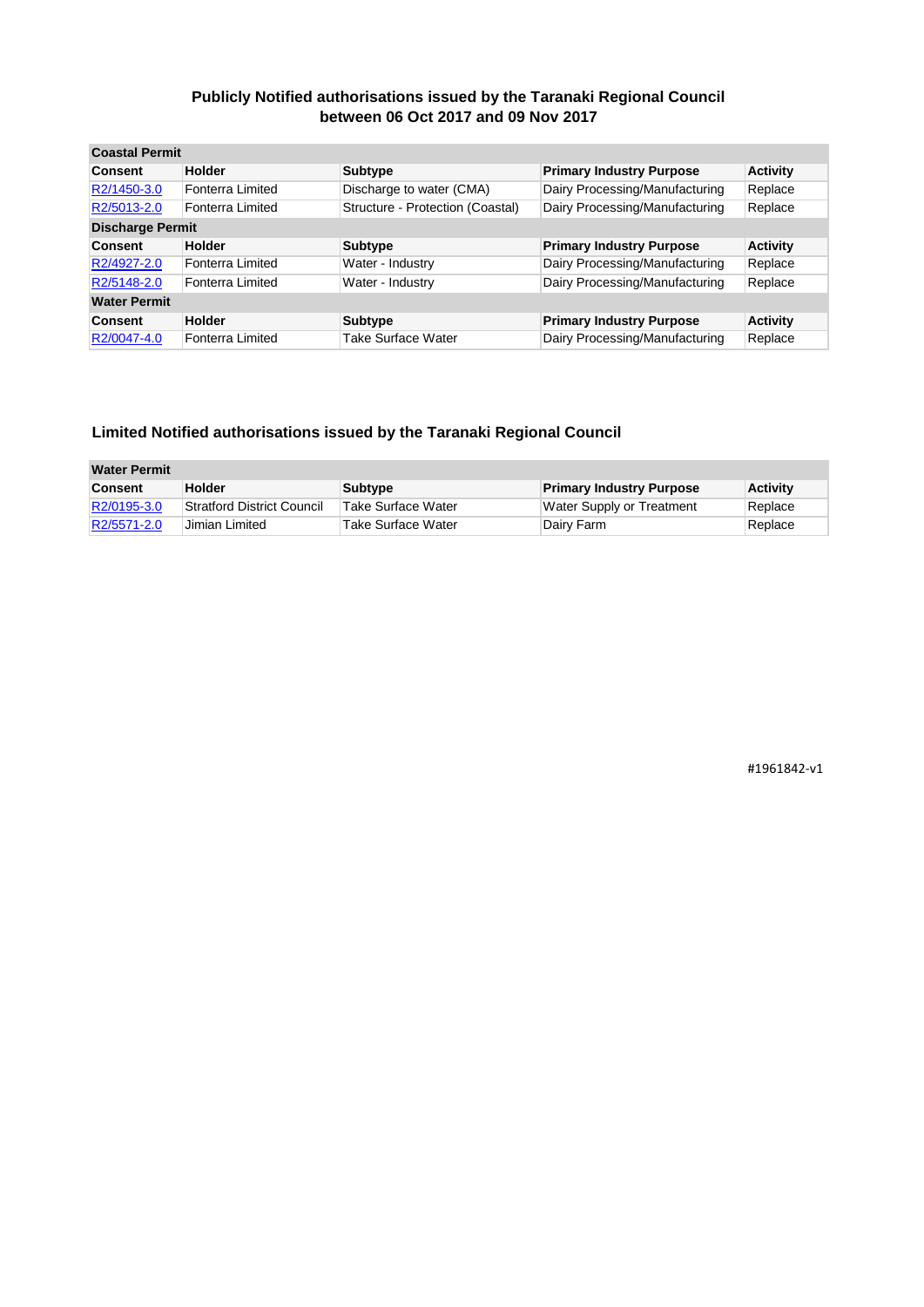Ag Engineering & Contracting **Expiry Date:** 01 Jun 2035 504 Mangaehu Road, RD 22, Stratford 4392 **Review Dates:** June 2020, June 2026,

**Location:** Various locations throughout the Taranaki region

# R2/10478-1.0 **Commencement Date:** 11 Oct 2017 June 2032 **Activity Class:** Controlled **Application Purpose:** New

To discharge emissions into the air from mobile abrasive blasting activities at various locations throughout the Taranaki region

New Plymouth District Council **Expiry Date:** 01 Jun 2022 Private Bag 2025, New Plymouth 4342 **Review Dates:**

R2/10436-1.1 **Commencement Date:** 12 Oct 2017 **Activity Class:** Non-complying

**Location:** Road reserve, Mokena Street, Urenui **Application Purpose:** New

To disturb the bed of the coastal marine area within the Urenui Estuary, associated with the installation of a rock riprap wall

| R2/10437-1.1                        | Commencement Date: 12 Oct 2017            |
|-------------------------------------|-------------------------------------------|
| New Plymouth District Council       | Expiry Date: $01$ Jun 2033                |
| Private Bag 2025, New Plymouth 4342 | <b>Review Dates:</b> June 2021, June 2027 |
|                                     | <b>Activity Class: Non-complying</b>      |

**Location:** Road reserve, Mokena Street, Urenui **Application Purpose:** New

To erect and place a rock riprap wall and occupy the associated coastal marine area on the bank of the Urenui River, for coastal erosion protection purposes

| $R2/2039-4.1$                                                                                                                                                                                                                                                                                    | Commencement Date: 13 Oct 2017                                                    |
|--------------------------------------------------------------------------------------------------------------------------------------------------------------------------------------------------------------------------------------------------------------------------------------------------|-----------------------------------------------------------------------------------|
| Riverlands Eltham Limited                                                                                                                                                                                                                                                                        | <b>Expiry Date: 01 Jun 2029</b>                                                   |
| PO Box 124, Eltham 4353                                                                                                                                                                                                                                                                          | <b>Review Dates:</b> June 2023, June 2026<br><b>Activity Class: Discretionary</b> |
| Location: London Street, Eltham                                                                                                                                                                                                                                                                  | <b>Application Purpose: Review</b>                                                |
| $\mathbf{r}$ and $\mathbf{r}$ and $\mathbf{r}$ and $\mathbf{r}$ and $\mathbf{r}$ and $\mathbf{r}$ and $\mathbf{r}$ and $\mathbf{r}$ and $\mathbf{r}$ and $\mathbf{r}$ and $\mathbf{r}$ and $\mathbf{r}$ and $\mathbf{r}$ and $\mathbf{r}$ and $\mathbf{r}$ and $\mathbf{r}$ and $\mathbf{r}$ and |                                                                                   |

To discharge treated wastewater into the Waingongoro River

Review of consent conditions to require water records to be transmitted to the Taranaki Regional Council's computer system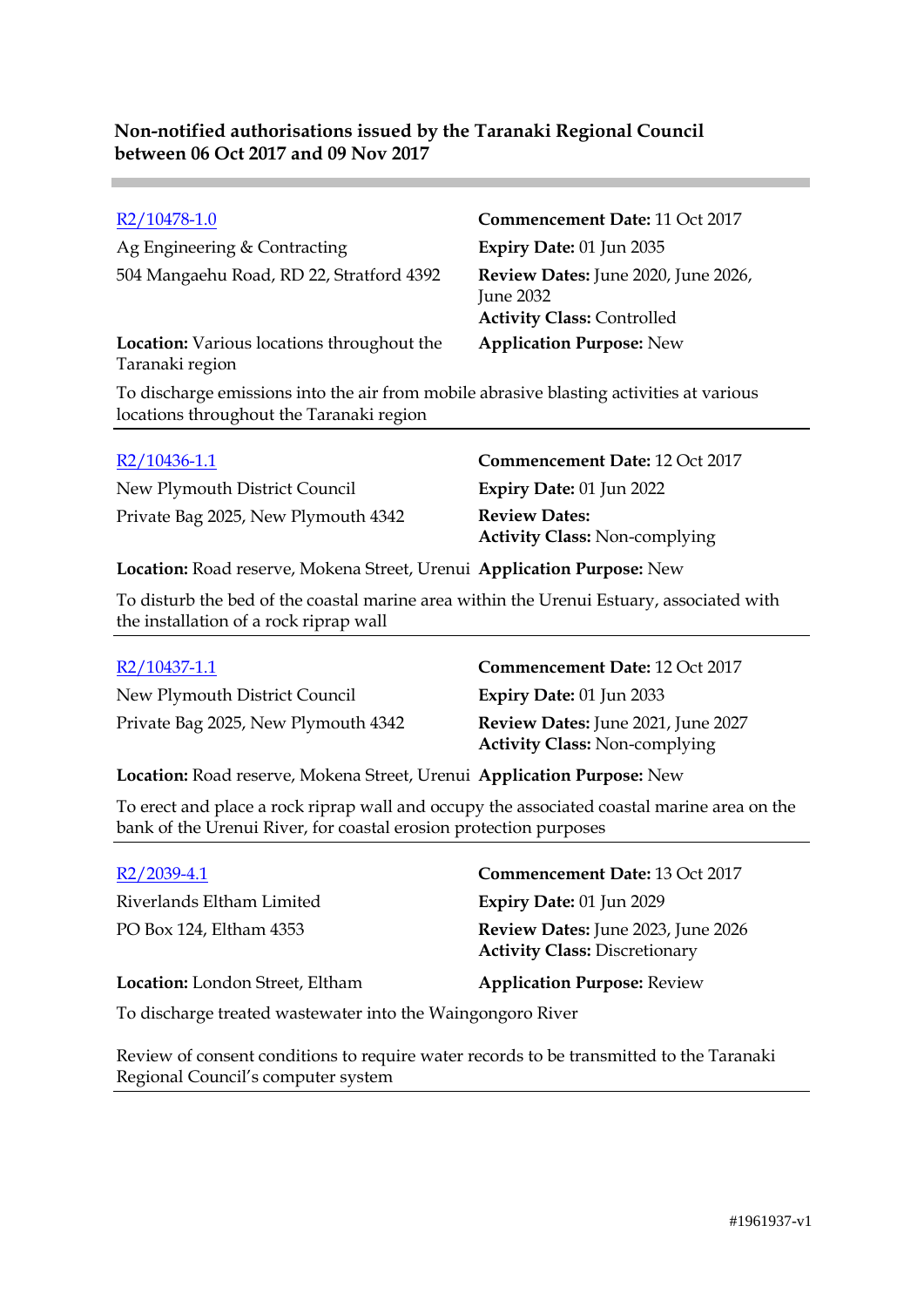| Commencement Date: 13 Oct 2017                                         |
|------------------------------------------------------------------------|
| Expiry Date: 01 Jun 2029                                               |
| <b>Review Dates:</b> June 2023<br><b>Activity Class: Discretionary</b> |
| <b>Application Purpose: Review</b>                                     |
|                                                                        |

To take and use water from the Waingongoro River for use in a meat processing plant

Review of consent conditions to require water records to be transmitted to the Taranaki Regional Council's computer system

| $R2/1052-3.0$                         | Commencement Date: 13 Oct 2017                                                                              |
|---------------------------------------|-------------------------------------------------------------------------------------------------------------|
| B & L Bailey Limited                  | Expiry Date: 01 Dec 2029                                                                                    |
| 100A Poto Road, RD 21, Stratford 4391 | <b>Review Dates:</b> June 2019 and at 2-yearly<br>intervals thereafter<br><b>Activity Class: Controlled</b> |
| Location: 100a Poto Road, Stratford   | <b>Application Purpose: Replace</b>                                                                         |

To discharge farm dairy effluent:

• onto land and, after treatment in an oxidation pond system, into an unnamed tributary of the Waingongoro River if the land disposal area is unsuitable for effluent disposal; and, • until 1 June 2019 to discharge farm dairy effluent after treatment in an oxidation pond system, into an unnamed tributary of the Waingongoro River

| R2/10457-1.0                                                                       | Commencement Date: 16 Oct 2017                                             |
|------------------------------------------------------------------------------------|----------------------------------------------------------------------------|
| Todd Petroleum Mining Company Limited                                              | Expiry Date: 01 Jun 2035                                                   |
| PO Box 802, New Plymouth 4340                                                      | Review Dates: June 2023, June 2029<br><b>Activity Class: Discretionary</b> |
| Location: Kapuni-1/7/19/20 wellsite, 360<br>Palmer Road, Kapuni                    | <b>Application Purpose: New</b>                                            |
| To take groundwater, including the incidental take of heat and energy, that may be |                                                                            |

encountered as produced water during hydrocarbon exploration and production activities at the Kapuni 1/7/19/20 wellsite

| $R2/10465-1.0$                                                                     | Commencement Date: 16 Oct 2017                                             |
|------------------------------------------------------------------------------------|----------------------------------------------------------------------------|
| Todd Petroleum Mining Company Limited                                              | Expiry Date: 01 Jun 2035                                                   |
| PO Box 802, New Plymouth 4340                                                      | Review Dates: June 2023, June 2029<br><b>Activity Class: Discretionary</b> |
| Location: Kapuni-13 wellsite, 1049 Skeet Road, Application Purpose: New<br>Kapuni  |                                                                            |
| To take groundwater, including the incidental take of heat and energy, that may be |                                                                            |

To take groundwater, including the incidental take of heat and energy, that may be encountered as produced water during hydrocarbon exploration and production activities at the Kapuni-13 wellsite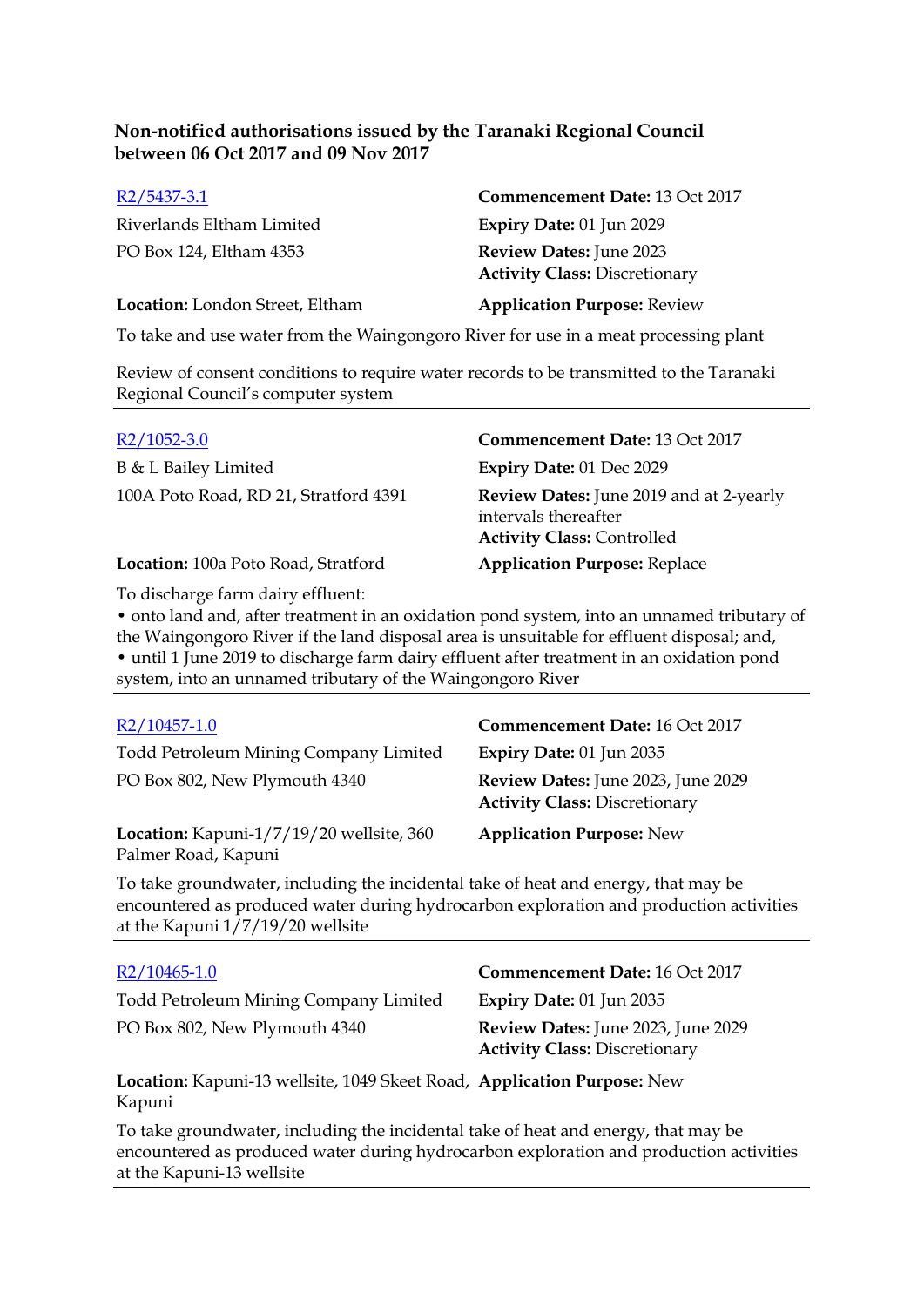| R2/10458-1.0                                                                     | Commencement Date: 16 Oct 2017                                             |
|----------------------------------------------------------------------------------|----------------------------------------------------------------------------|
| Todd Petroleum Mining Company Limited                                            | Expiry Date: $01$ Jun 2035                                                 |
| PO Box 802, New Plymouth 4340                                                    | Review Dates: June 2023, June 2029<br><b>Activity Class: Discretionary</b> |
| Location: Kapuni-2 wellsite, 140 Palmer Road, Application Purpose: New<br>Kapuni |                                                                            |

To take groundwater, including the incidental take of heat and energy, that may be encountered as produced water during hydrocarbon exploration and production activities at the Kapuni-2 wellsite

| R2/10459-1.0                                             | Commencement Date: 16 Oct 2017                                             |
|----------------------------------------------------------|----------------------------------------------------------------------------|
| <b>Todd Petroleum Mining Company Limited</b>             | <b>Expiry Date: 01 Jun 2035</b>                                            |
| PO Box 802, New Plymouth 4340                            | Review Dates: June 2023, June 2029<br><b>Activity Class: Discretionary</b> |
| Location: Kapuni-3 wellsite, 445 Tempsky<br>Road, Kapuni | <b>Application Purpose: New</b>                                            |

To take groundwater, including the incidental take of heat and energy, that may be encountered as produced water during hydrocarbon exploration and production activities at the Kapuni-3 wellsite

| $R2/10460-1.0$                                             | <b>Commencement Date: 16 Oct 2017</b>                                      |
|------------------------------------------------------------|----------------------------------------------------------------------------|
| <b>Todd Petroleum Mining Company Limited</b>               | Expiry Date: 01 Jun 2035                                                   |
| PO Box 802, New Plymouth 4340                              | Review Dates: June 2023, June 2029<br><b>Activity Class: Discretionary</b> |
| Location: Kapuni-4/14 wellsite, 598 Palmer<br>Road, Kapuni | <b>Application Purpose: New</b>                                            |

To take groundwater, including the incidental take of heat and energy, that may be encountered as produced water during hydrocarbon exploration and production activities at the Kapuni-4/14 wellsite

| $R2/10461-1.0$                                                                                                                                                               | Commencement Date: 16 Oct 2017                                             |
|------------------------------------------------------------------------------------------------------------------------------------------------------------------------------|----------------------------------------------------------------------------|
| Todd Petroleum Mining Company Limited                                                                                                                                        | Expiry Date: 01 Jun 2035                                                   |
| PO Box 802, New Plymouth 4340                                                                                                                                                | Review Dates: June 2023, June 2029<br><b>Activity Class: Discretionary</b> |
| Location: Kapuni-5/10 wellsite, 992 Skeet<br>Road, Kapuni                                                                                                                    | <b>Application Purpose: New</b>                                            |
| To take groundwater, including the incidental take of heat and energy, that may be<br>encountered as produced water during hydrocarbon exploration and production activities |                                                                            |

encountered as produced water during hydrocarbon exploration and production activities at the Kapuni-5/10 wellsite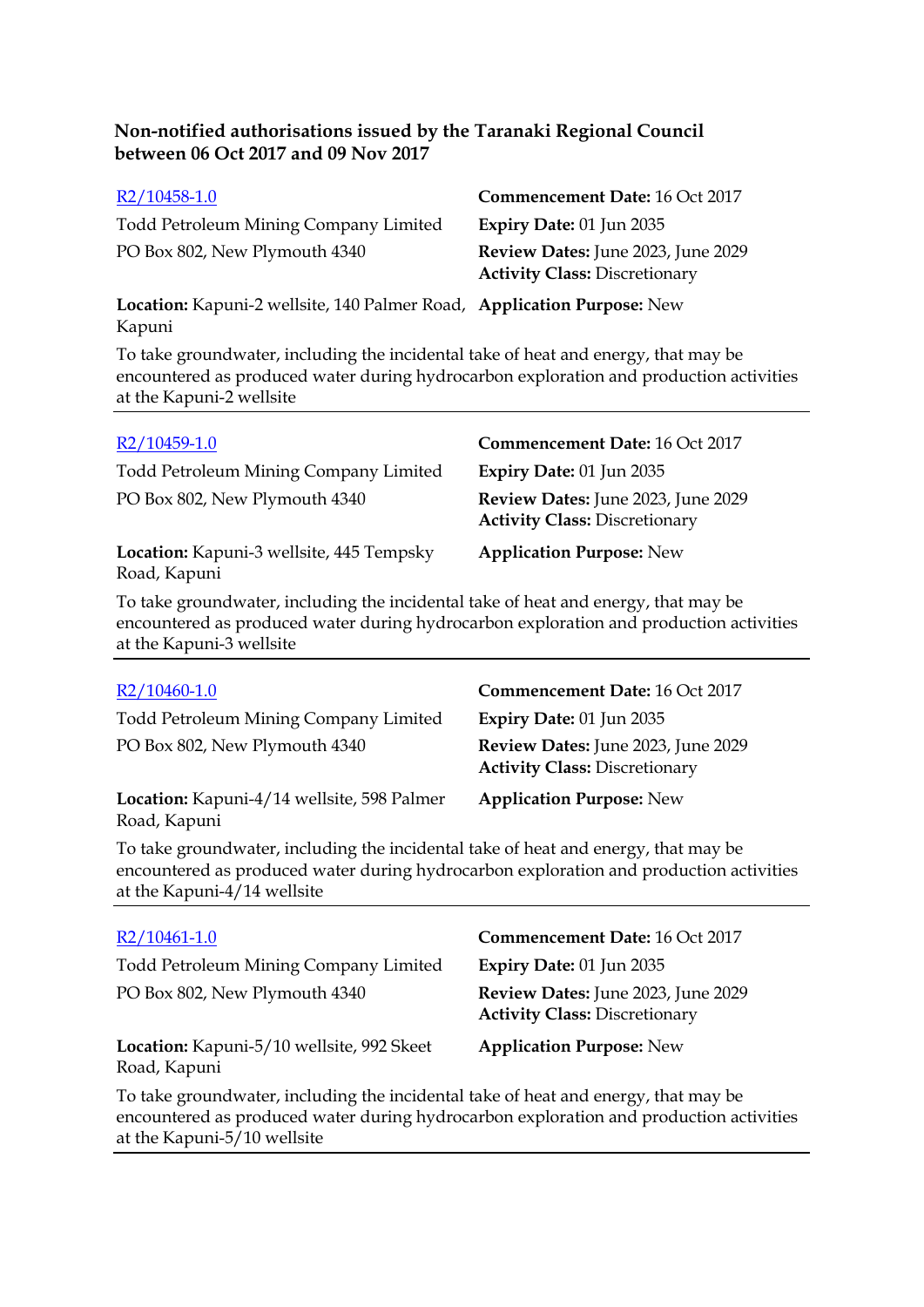| $R2/10462-1.0$                                                 | Commencement Date: 16 Oct 2017                                             |
|----------------------------------------------------------------|----------------------------------------------------------------------------|
| Todd Petroleum Mining Company Limited                          | Expiry Date: 01 Jun 2035                                                   |
| PO Box 802, New Plymouth 4340                                  | Review Dates: June 2023, June 2029<br><b>Activity Class: Discretionary</b> |
| Location: Kapuni-6/11/17 wellsite, 849<br>Ahipapa Road, Kapuni | <b>Application Purpose: New</b>                                            |

To take groundwater, including the incidental take of heat and energy, that may be encountered as produced water during hydrocarbon exploration and production activities at the Kapuni-6/11/17 wellsite

| $R2/10463-1.0$                                                   | Commencement Date: 16 Oct 2017                                             |
|------------------------------------------------------------------|----------------------------------------------------------------------------|
| Todd Petroleum Mining Company Limited                            | Expiry Date: $01$ Jun 2035                                                 |
| PO Box 802, New Plymouth 4340                                    | Review Dates: June 2023, June 2029<br><b>Activity Class: Discretionary</b> |
| Location: Kapuni-8/12/15/18 wellsite, 939<br>Eltham Road, Kapuni | <b>Application Purpose: New</b>                                            |

To take groundwater, including the incidental take of heat and energy, that may be encountered as produced water during hydrocarbon exploration and production activities at the Kapuni-8/12/15/18 wellsite

| R2/10464-1.0                                                    | <b>Commencement Date: 16 Oct 2017</b>                                      |
|-----------------------------------------------------------------|----------------------------------------------------------------------------|
| <b>Todd Petroleum Mining Company Limited</b>                    | <b>Expiry Date: 01 Jun 2035</b>                                            |
| PO Box 802, New Plymouth 4340                                   | Review Dates: June 2023, June 2029<br><b>Activity Class: Discretionary</b> |
| Location: Kapuni 9/16 wellsite, 83 Lower<br>Duthie Road, Kapuni | <b>Application Purpose: New</b>                                            |

To take groundwater, including the incidental take of heat and energy, that may be encountered as produced water during hydrocarbon exploration and production activities at the Kapuni-9/16 wellsite

| $R2/3465-3.1$                                                                           | Commencement Date: 16 Oct 2017                                                        |
|-----------------------------------------------------------------------------------------|---------------------------------------------------------------------------------------|
| <b>Cleaver Family Trust</b>                                                             | Expiry Date: 01 Dec 2041                                                              |
| VJ & DP Cleaver, 430 South Road, RD 11,<br>Hawera 4671                                  | Review Dates: June 2023, June 2029,<br>June 2035<br><b>Activity Class: Controlled</b> |
| Location: 430 South Road, Hawera                                                        | <b>Application Purpose: Replace</b>                                                   |
| To discharge farm dairy effluent onto land, and until 1 June 2019 after treatment in an |                                                                                       |

oxidation pond system, into an unnamed tributary of the Waingongoro River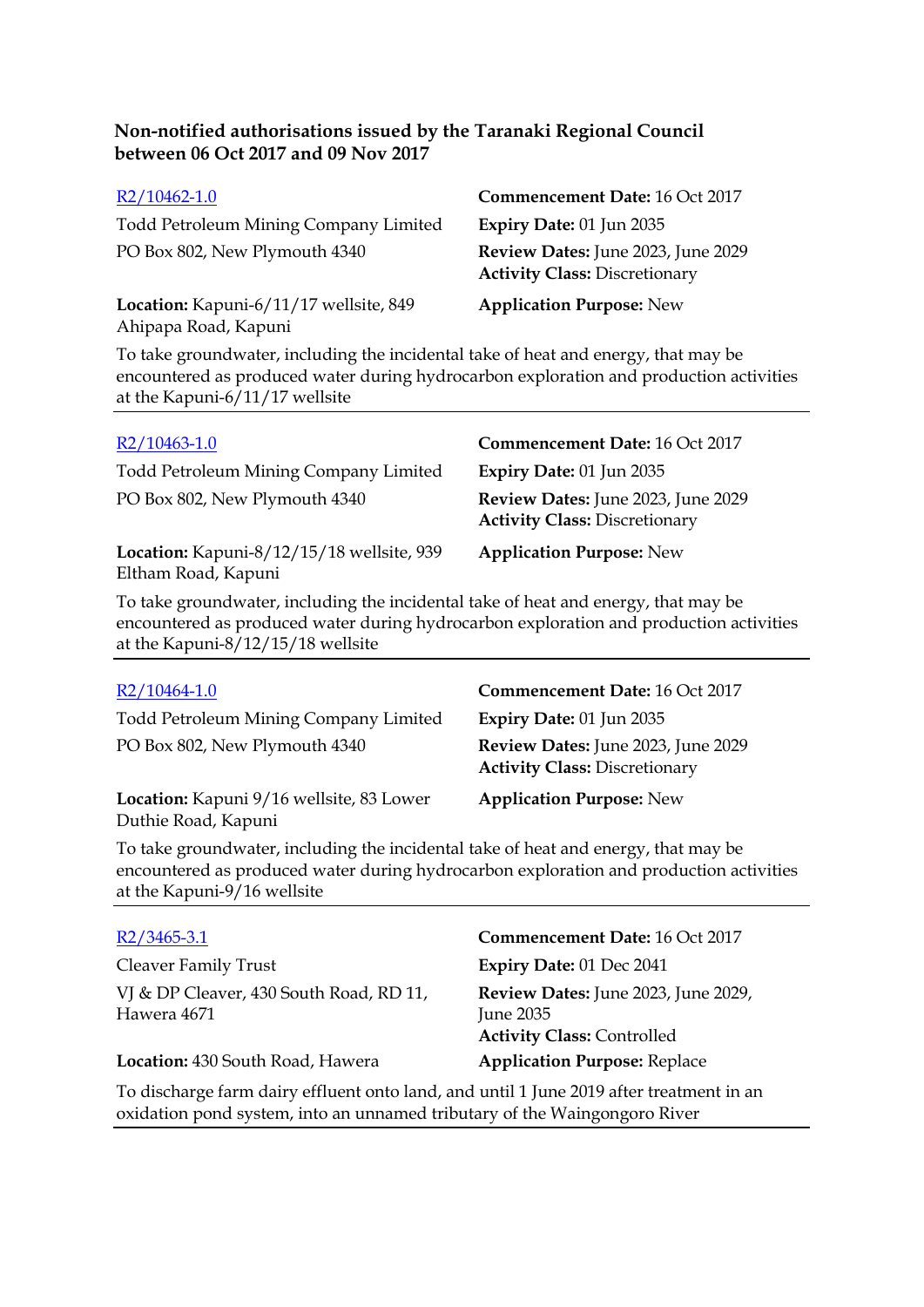| R2/10481-1.0                             | Commencement Date: 18 Oct 2017                                             |
|------------------------------------------|----------------------------------------------------------------------------|
| New Zealand Transport Agency             | <b>Expiry Date: 01 Jun 2033</b>                                            |
| Private Bag 11777, Palmerston North 4440 | Review Dates: June 2021, June 2027<br><b>Activity Class: Discretionary</b> |
| Location: Road reserve, SH3, Mohakatino  | <b>Application Purpose: New</b>                                            |
|                                          |                                                                            |

To install a box culvert in the Awaawanui Stream, including the associated disturbance of the stream bed (northern culvert)

New Zealand Transport Agency **Expiry Date:** 01 Jun 2033 Private Bag 11777, Palmerston North 4440 **Review Dates:** June 2021, June 2027

#### R2/10482-1.0 **Commencement Date:** 18 Oct 2017

**Activity Class:** Discretionary

**Location:** Road reserve, SH3, Mohakatino **Application Purpose:** New

To install a box culvert in the Awaawanui Stream, including the associated disturbance of the stream bed (southern culvert)

| $R2/10485 - 1.0$                                                                         | Commencement Date: 19 Oct 2017                                             |
|------------------------------------------------------------------------------------------|----------------------------------------------------------------------------|
| PKW Farms LP                                                                             | <b>Expiry Date: 01 Jun 2035</b>                                            |
| PO Box 241, New Plymouth 4340                                                            | Review Dates: June 2023, June 2029<br><b>Activity Class: Discretionary</b> |
| Location: 191 Tempsky Road, Okaiawa                                                      | <b>Application Purpose: New</b>                                            |
| To construct a new bridge over the Inaha Stream, including associated disturbance of the |                                                                            |

stream bed

| $R2/10486-1.0$                             | Commencement Date: 19 Oct 2017                                                               |
|--------------------------------------------|----------------------------------------------------------------------------------------------|
| Parekama Trust                             | Expiry Date: 01 Dec 2040                                                                     |
| PO Box 7036, Wanganui 4541                 | <b>Review Dates:</b> June 2022, June 2028,<br>June 2034<br><b>Activity Class: Controlled</b> |
| Location: 200 Parekama Road, Waitotara     | <b>Application Purpose: New</b>                                                              |
| To discharge farm dairy effluent onto land |                                                                                              |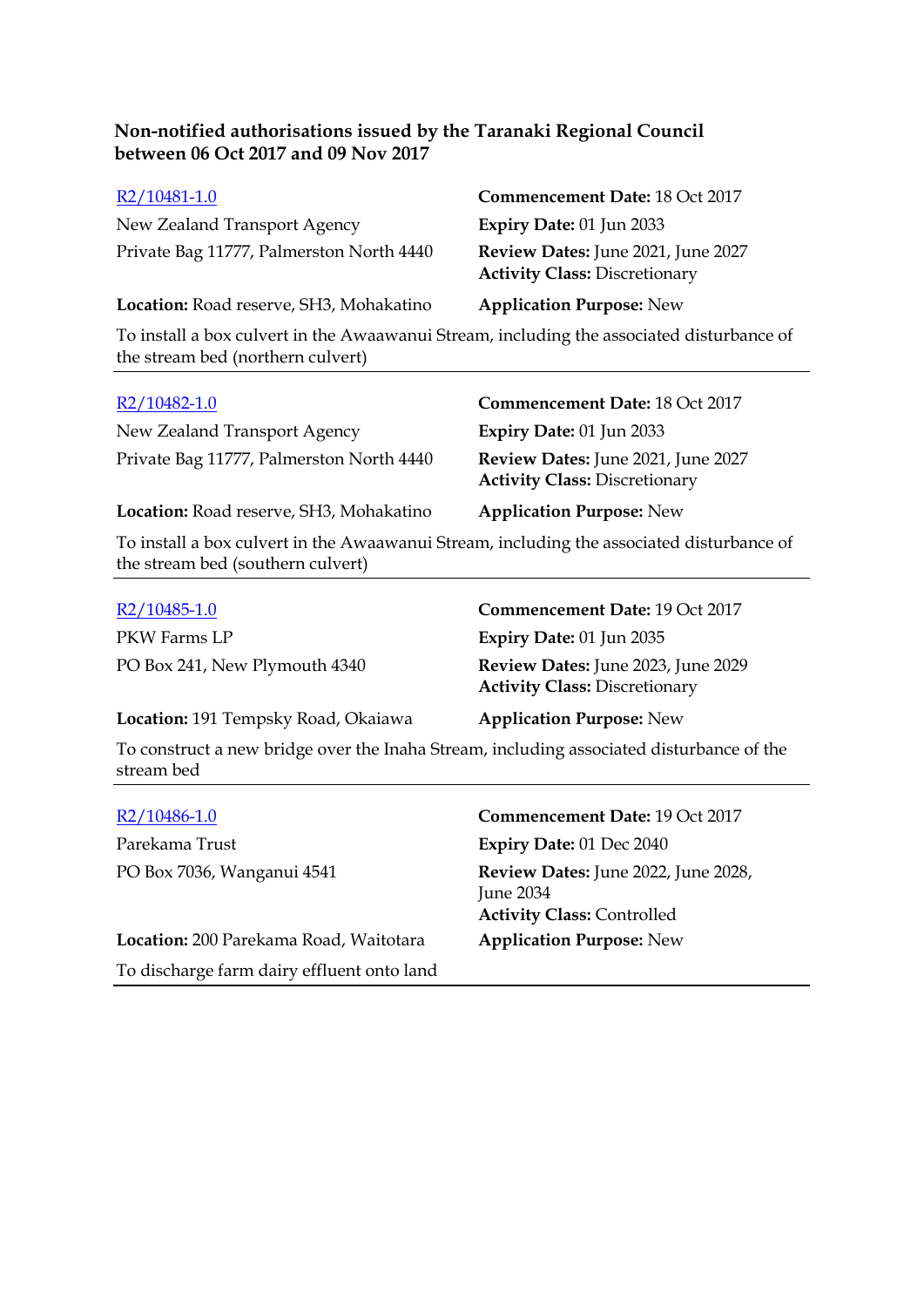| $R2/2211-3.0$                      | Commencement Date: 20 Oct 2017                                                        |
|------------------------------------|---------------------------------------------------------------------------------------|
| JC & SD Muggeridge                 | <b>Expiry Date: 01 Dec 2041</b>                                                       |
| 2 Edna Wills Place, Hawera 4610    | Review Dates: June 2023, June 2029,<br>June 2035<br><b>Activity Class: Controlled</b> |
| Location: 144 Ronald Road, Cardiff | <b>Application Purpose: Replace</b>                                                   |

To discharge farm dairy effluent onto land, and until 1 June 2020 after treatment in an oxidation pond system and wetland, into an unnamed tributary of the Waingongoro River

| $R2/2616-3.0$                                                | <b>Commencement Date: 20 Oct 2017</b>                                                 |
|--------------------------------------------------------------|---------------------------------------------------------------------------------------|
| Jayland Partnership                                          | <b>Expiry Date: 01 Dec 2041</b>                                                       |
| BT & JF Rowlands, 345 Rawhitiroa Road, RD<br>18, Eltham 4398 | Review Dates: June 2023, June 2029,<br>June 2035<br><b>Activity Class: Controlled</b> |
| Location: 345 Rawhitiroa Road, Eltham                        | <b>Application Purpose: Replace</b>                                                   |

To discharge farm dairy effluent onto land, and until 1 June 2020 after treatment in an oxidation pond system, constructed drain and wetland, into an unnamed tributary of the Waingongoro River

| R2/10487-1.0                                                          | Commencement Date: 24 Oct 2017                            |  |
|-----------------------------------------------------------------------|-----------------------------------------------------------|--|
| New Zealand Transport Agency                                          | Expiry Date: 01 Jun 2020                                  |  |
| Private Bag 11777, Palmerston North 4440                              | <b>Review Dates:</b><br><b>Activity Class: Controlled</b> |  |
| Location: 2308 Ohura Road, SH 43, Strathmore Application Purpose: New |                                                           |  |
| To discharge stormwater and sediment from earthworks into land        |                                                           |  |

| $R2/0588-3.1$                           | <b>Commencement Date: 24 Oct 2017</b>                                                    |
|-----------------------------------------|------------------------------------------------------------------------------------------|
| Matapu Landholdings Limited             | Expiry Date: 01 Dec 2041                                                                 |
| PO Box 120, Kaponga 4642                | Review Dates: June 2023, June 2029,<br>June 2035<br><b>Activity Class: Discretionary</b> |
| Location: 212 & 228 Duthie Road, Matapu | <b>Application Purpose: Replace</b>                                                      |

To discharge farm dairy effluent onto land, and until 1 June 2019 after treatment in an oxidation pond system and wetland, into an unnamed tributary of the Inaha Stream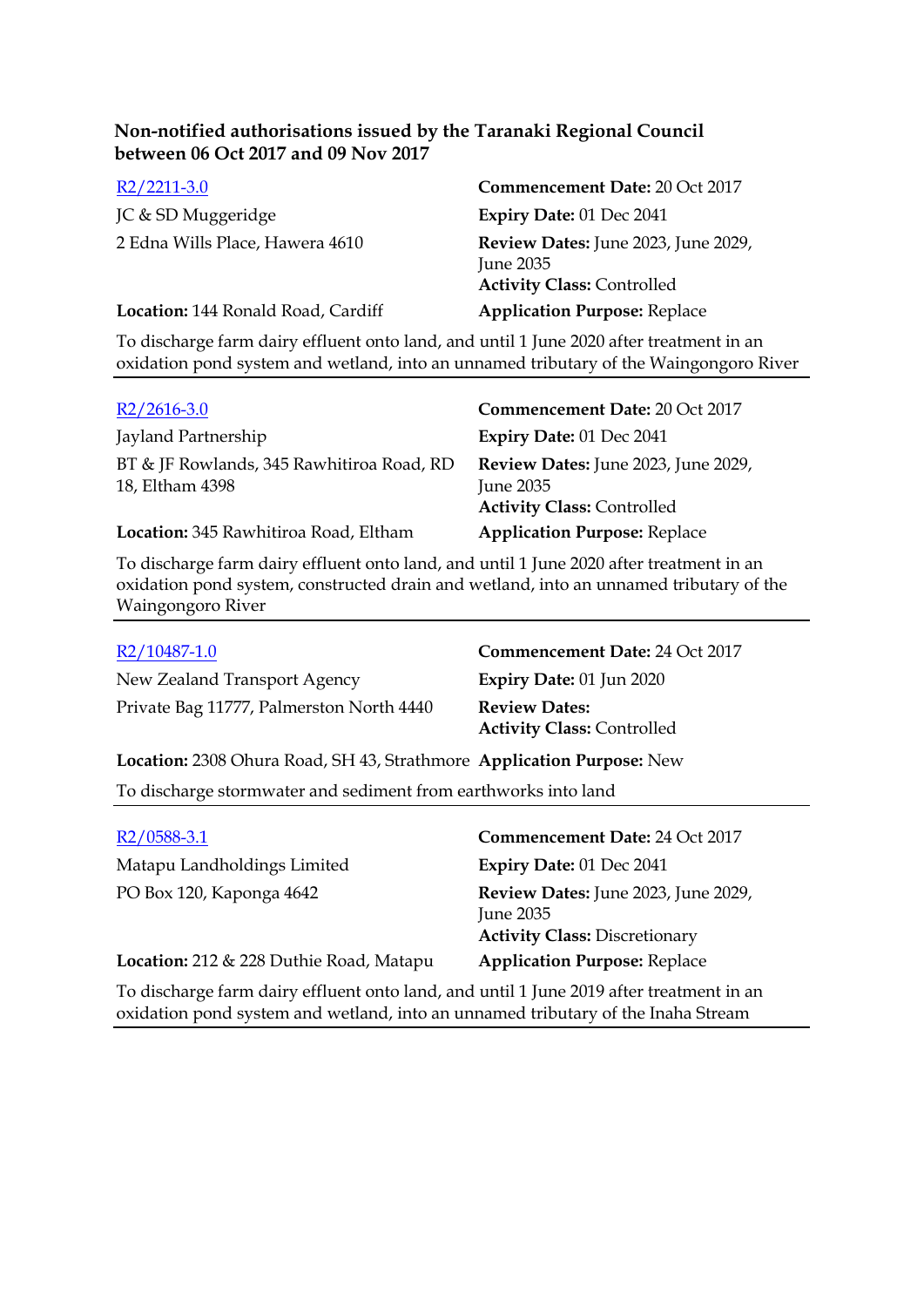| R2/10430-1.0                           | Commencement Date: 27 Oct 2017                                                                                |
|----------------------------------------|---------------------------------------------------------------------------------------------------------------|
| Waste Management NZ Limited            | Expiry Date: 01 Jun 2032                                                                                      |
| Private Bag 14919, Auckland 1741       | Review Dates: June 2018, June 2019,<br>June 2020 and 3-yearly thereafter<br><b>Activity Class: Controlled</b> |
| Location: 86 Katere Road, New Plymouth | <b>Application Purpose: New</b>                                                                               |

To discharge stormwater from a waste depot into an unnamed tributary of the Mangaone Stream

| $R2/3593-3.0$                           | Commencement Date: 27 Oct 2017                                                                       |
|-----------------------------------------|------------------------------------------------------------------------------------------------------|
| Wayne & Sharon Fisher                   | Expiry Date: 01 Dec 2029                                                                             |
| 1750 Wiremu Road, RD 34, Opunake 4684   | Review Dates: June 2019 and at 2-yearly<br>intervals thereafter<br><b>Activity Class: Controlled</b> |
| Location: 297 Waingongoro Road, Cardiff | <b>Application Purpose: Replace</b>                                                                  |

To discharge farm dairy effluent:

• onto land and, after treatment in an oxidation pond system and a constructed drain, into an unnamed tributary of the Waingongoro River if the land disposal area is unsuitable for effluent disposal; and

• until 1 June 2019 to discharge farm dairy effluent after treatment in an oxidation pond system and a constructed drain into an unnamed tributary of the Waingongoro River

| R2/10488-1.0                                                           | <b>Commencement Date: 30 Oct 2017</b>                             |  |
|------------------------------------------------------------------------|-------------------------------------------------------------------|--|
| Kokako Road Limited                                                    | Expiry Date: 01 Jun 2019                                          |  |
| 151 Karahaki Road, RD 1, Waverley 4591                                 | <b>Review Dates:</b><br><b>Activity Class: Discretionary</b>      |  |
| Location: Dryden Road, Waverley                                        | <b>Application Purpose: New</b>                                   |  |
| To discharge stormwater and sediment arising from earthworks onto land |                                                                   |  |
| $R2/7600-1.1$<br>TAG Oil (NZ) Limited                                  | Commencement Date: 31 Oct 2017<br><b>Expiry Date: 01 Jun 2027</b> |  |
| PO Box 402, New Plymouth 4340                                          | Review Dates: June 2021<br><b>Activity Class: Discretionary</b>   |  |

**Location:** Sidewinder wellsite, 323 Upper Durham Road, Inglewood (Property owner: B.F.F Limited)

**Application Purpose:** Change

To take groundwater, including the incidental take of heat and energy, that may be encountered as produced water during hydrocarbon exploration and production activities at the Sidewinder wellsite

Change of consent conditions to include the incidental take of geothermal heat and energy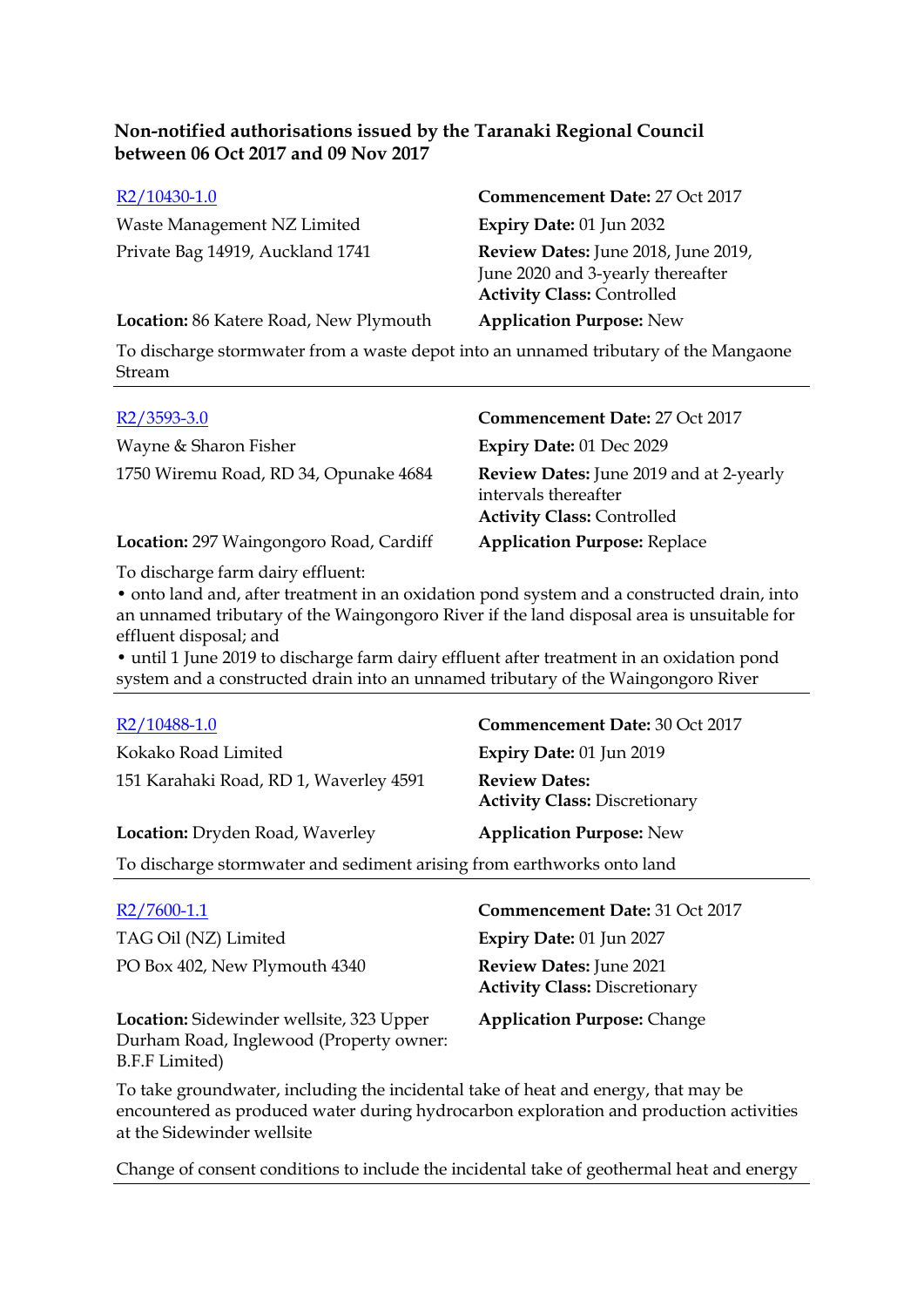| R2/7987-1.1                                                                 | Commencement Date: 31 Oct 2017                               |
|-----------------------------------------------------------------------------|--------------------------------------------------------------|
| CX Oil Limited                                                              | Expiry Date: $01$ Jun 2022                                   |
| PO Box 402, New Plymouth 4340                                               | <b>Review Dates:</b><br><b>Activity Class: Discretionary</b> |
| Location: Puka-1 wellsite, Hu Road, Eltham<br>(Property owner: C & E Brown) | <b>Application Purpose: Change</b>                           |

To take groundwater, including the incidental take of heat and energy, that may be encountered as produced water during hydrocarbon exploration and production activities at the Puka-1 wellsite

Change of consent conditions to include the incidental take of geothermal heat and energy

| $R2/7946-1.1$                            | Commencement Date: 31 Oct 2017                                         |
|------------------------------------------|------------------------------------------------------------------------|
| Cheal Petroleum Limited                  | Expiry Date: 01 Jun 2029                                               |
| PO Box 402, New Plymouth 4340            | <b>Review Dates:</b> June 2023<br><b>Activity Class: Discretionary</b> |
| Location: Cheal-A wellsite Mountain Road | Application Purpose: Change                                            |

**Location:** Cheal-A wellsite, Mountain Road, Ngaere (Property owner: J & R Lightoller)

**Application Purpose:** Change

To take groundwater, including the incidental take of heat and energy, that may be encountered as produced water during hydrocarbon exploration and production activities at the Cheal-A wellsite

Change of consent conditions to include the incidental take of geothermal heat and energy

Cheal Petroleum Limited **Expiry Date:** 01 Jun 2028 PO Box 402, New Plymouth 4340 **Review Dates:** June 2022

**Location:** Cheal-D wellsite, Bird Road, Stratford (Property owner: J O'Neill)

R2/9536-1.1 **Commencement Date:** 31 Oct 2017 **Activity Class:** Discretionary

**Application Purpose:** Change

To take groundwater, including the incidental take of heat and energy, that may be encountered as produced water during hydrocarbon exploration and production activities at the Cheal-D wellsite

Change of consent conditions to include the incidental take of geothermal heat and energy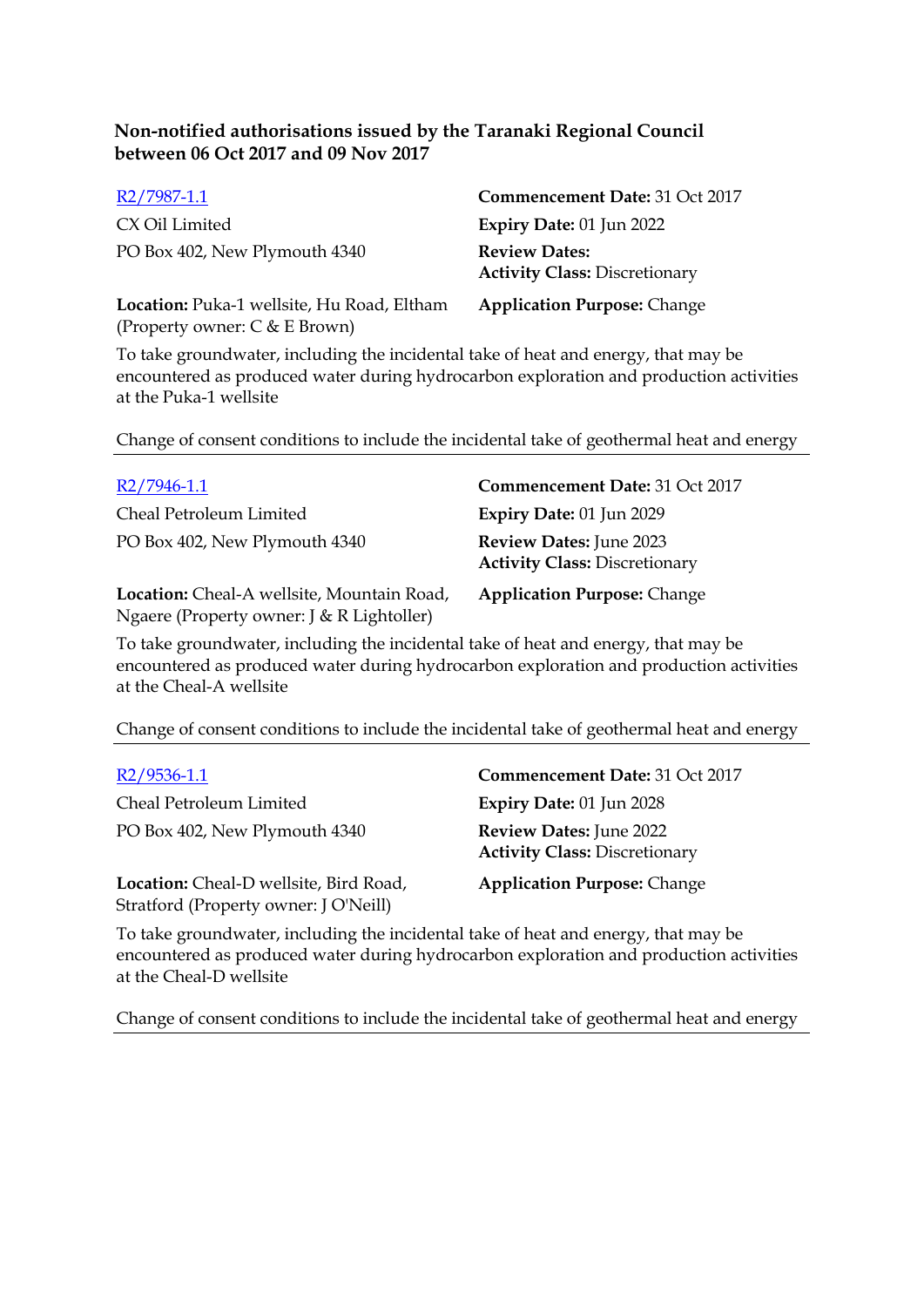| $R2/9551-1.1$                                                                   | Commencement Date: 31 Oct 2017                                         |
|---------------------------------------------------------------------------------|------------------------------------------------------------------------|
| Cheal Petroleum Limited                                                         | <b>Expiry Date: 01 Jun 2028</b>                                        |
| PO Box 402, New Plymouth 4340                                                   | <b>Review Dates:</b> June 2022<br><b>Activity Class: Discretionary</b> |
| Location: Cheal-E wellsite, Sole Road,<br>Stratford (Property owner: J O'Neill) | <b>Application Purpose: Change</b>                                     |

To take groundwater, including the incidental take of heat and energy, that may be encountered as produced water during hydrocarbon exploration and production activities at the Cheal-E wellsite

Change of consent conditions to include the incidental take of geothermal heat and energy

| $R2/9616-1.1$                 | Commencement Date: 31 Oct 2017                                         |
|-------------------------------|------------------------------------------------------------------------|
| Cheal Petroleum Limited       | Expiry Date: 01 Jun 2029                                               |
| PO Box 402, New Plymouth 4340 | <b>Review Dates:</b> June 2023<br><b>Activity Class: Discretionary</b> |
|                               |                                                                        |

**Location:** Cheal-G wellsite, Finnerty Road, Stratford (Property owner: B & N Hintz)

**Application Purpose:** Change

To take groundwater, including the incidental take of heat and energy, that may be encountered as produced water during hydrocarbon exploration and production activities at the Cheal-G wellsite

Change of consent conditions to include the incidental take of geothermal heat and energy

Cheal Petroleum Limited **Expiry Date:** 01 Jun 2035

**Location:** Cheal-A wellsite, 4273 Mountain Road, Ngaere

R2/10290-1.1 **Commencement Date:** 31 Oct 2017 PO Box 402, New Plymouth 4340 **Review Dates:** June 2023, June 2029 **Activity Class:** Discretionary

**Application Purpose:** Change

To take and use groundwater, including the incidental take of geothermal heat and energy, for water flooding purposes

Change of consent conditions to include the incidental take of geothermal heat and energy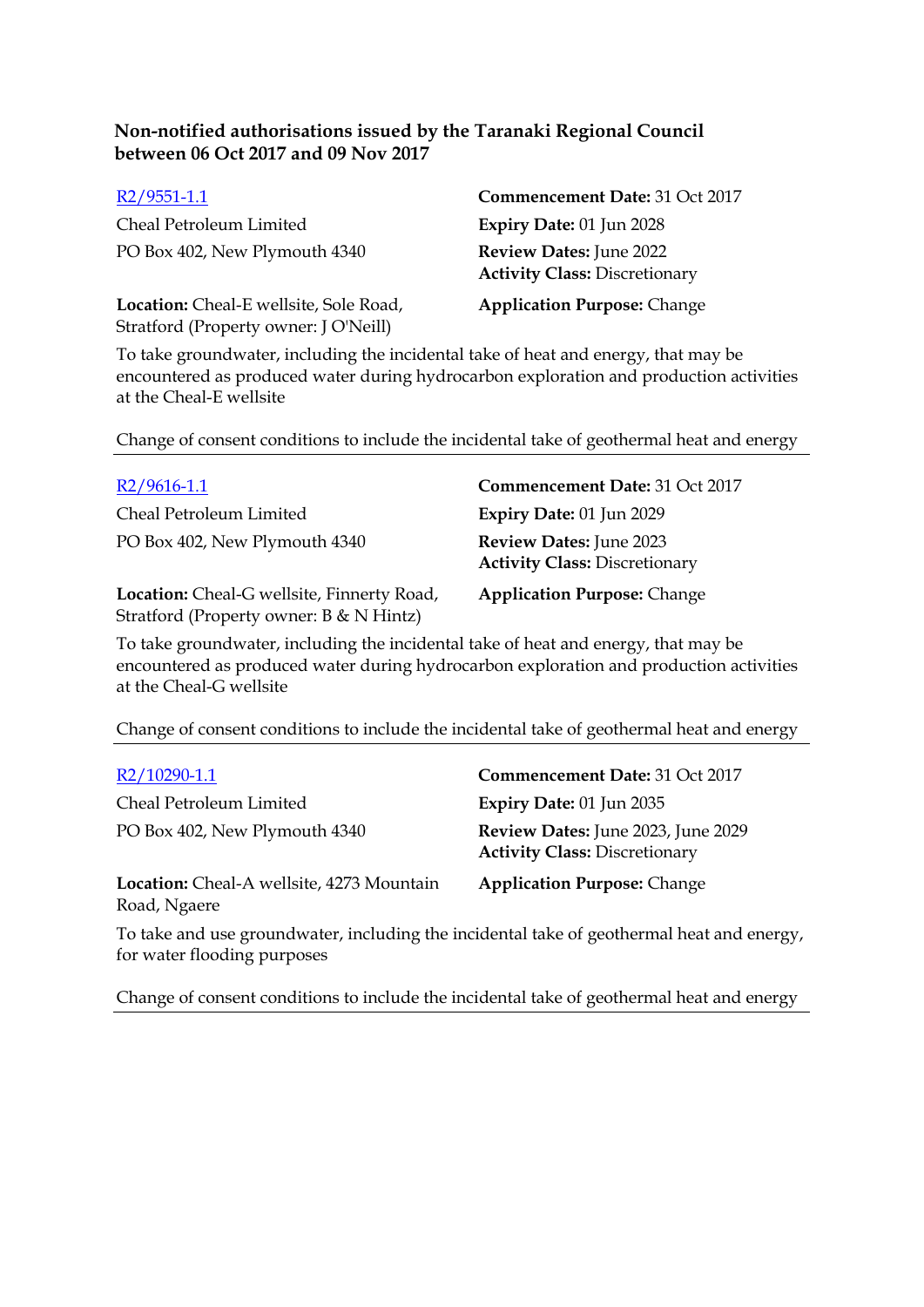| R2/10479-1.0                                                                                               | Commencement Date: 31 Oct 2017                                             |
|------------------------------------------------------------------------------------------------------------|----------------------------------------------------------------------------|
| Cheal Petroleum Limited                                                                                    | <b>Expiry Date: 01 Jun 2035</b>                                            |
| PO Box 402, New Plymouth 4340                                                                              | Review Dates: June 2023, June 2029<br><b>Activity Class: Discretionary</b> |
| Location: Cheal-B wellsite, Mountain Road,<br>Ngaere (Property owner: Rosanagh Trustee<br>Company Limited) | <b>Application Purpose: New</b>                                            |

To take groundwater, including the incidental take of heat and energy, that may be encountered as produced water during hydrocarbon exploration and production activities at the Cheal-B wellsite

| R2/10480-1.0                                                                     | Commencement Date: 31 Oct 2017                                             |
|----------------------------------------------------------------------------------|----------------------------------------------------------------------------|
| Cheal Petroleum Limited                                                          | <b>Expiry Date: 01 Jun 2034</b>                                            |
| PO Box 402, New Plymouth 4340                                                    | Review Dates: June 2022, June 2028<br><b>Activity Class: Discretionary</b> |
| Location: Cheal-C wellsite, Brookes Road,<br>Cardiff (Property owner: V Hancock) | <b>Application Purpose: New</b>                                            |

To take groundwater, including the incidental take of heat and energy, that may be encountered as produced water during hydrocarbon exploration and production activities at the Cheal-C wellsite

Forest Management NZ Ltd **Expiry Date:** 01 Jun 2019 PO Box 14, Waverley 4544 **Review Dates:**

**Location:** Little Waikare Forest, 59 Omata Road, Waverley

R2/10498-1.0 **Commencement Date:** 31 Oct 2017 **Activity Class:** Controlled

**Application Purpose:** New

To undertake vegetation disturbance activities and to discharge stormwater and sediment arising from soil disturbance activities associated with harvesting of forest, including roading and tracking onto land

| R2/10496-1.0                                                                                         | Commencement Date: 31 Oct 2017                                             |
|------------------------------------------------------------------------------------------------------|----------------------------------------------------------------------------|
| Robert O'Halloran                                                                                    | Expiry Date: 01 Jun 2033                                                   |
| Pukearuhe Road, RD 44, Urenui 4377                                                                   | Review Dates: June 2021, June 2027<br><b>Activity Class: Discretionary</b> |
| Location: Pukearuhe Road, Waiiti                                                                     | <b>Application Purpose: New</b>                                            |
| To install and occupy the coastal marine area at Pukearuhe with a concrete ramp for public<br>access |                                                                            |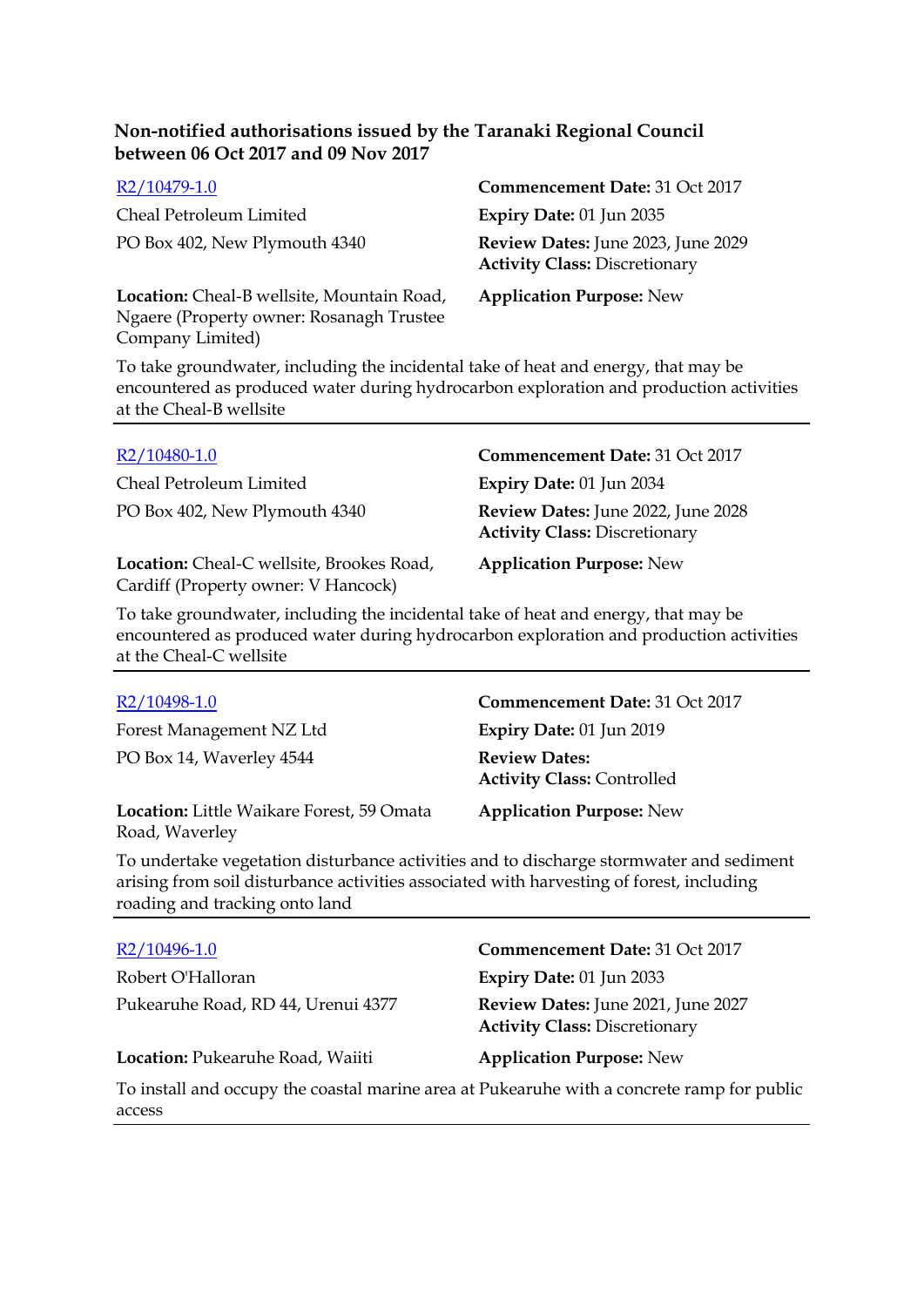| R2/10497-1.0                       | Commencement Date: 31 Oct 2017                               |
|------------------------------------|--------------------------------------------------------------|
| Robert O'Halloran                  | Expiry Date: $01$ Jun 2022                                   |
| Pukearuhe Road, RD 44, Urenui 4377 | <b>Review Dates:</b><br><b>Activity Class: Discretionary</b> |
| Location: Pukearuhe Road, Waiiti   | <b>Application Purpose: New</b>                              |

To disturb the bed of the coastal marine area at Pukearuhe, associated with the installation of a coastal structure for public access

| R2/10489-1.0                                                                          | Commencement Date: 01 Nov 2017                            |
|---------------------------------------------------------------------------------------|-----------------------------------------------------------|
| <b>Todd Energy Limited</b>                                                            | Expiry Date: 01 Jun 2022                                  |
| PO Box 802, New Plymouth 4340                                                         | <b>Review Dates:</b><br><b>Activity Class: Controlled</b> |
| Location: Mangahewa-G wellsite to McKee<br>Mangahewa Production Station, Otaraoa Road | <b>Application Purpose: New</b>                           |

To discharge stormwater and sediment onto and into land and into unnamed tributaries of the Mangahewa Stream from earthworks associated with the installation of a pipeline between Mangahewa-G wellsite and McKee Mangahewa Production Station

| $R2/10490-1.0$                                                                        | Commencement Date: 01 Nov 2017                                             |
|---------------------------------------------------------------------------------------|----------------------------------------------------------------------------|
| <b>Todd Energy Limited</b>                                                            | Expiry Date: $01$ Jun 2033                                                 |
| PO Box 802, New Plymouth 4340                                                         | Review Dates: June 2021, June 2027<br><b>Activity Class: Discretionary</b> |
| Location: Mangahewa-G wellsite to McKee<br>Mangahewa Production Station, Otaraoa Road | <b>Application Purpose: New</b>                                            |

To install and use a pipeline under the bed of an unnamed tributary of the Mangahewa Stream between the Mangahewa-G wellsite and McKee Mangahewa Production Station

| R2/10491-1.0                                                                          | Commencement Date: 01 Nov 2017                                             |
|---------------------------------------------------------------------------------------|----------------------------------------------------------------------------|
| <b>Todd Energy Limited</b>                                                            | <b>Expiry Date: 01 Jun 2033</b>                                            |
| PO Box 802, New Plymouth 4340                                                         | Review Dates: June 2021, June 2027<br><b>Activity Class: Discretionary</b> |
| Location: Mangahewa-G wellsite to McKee<br>Mangahewa Production Station, Otaraoa Road | <b>Application Purpose: New</b>                                            |

To install and use a pipeline under the bed of an unnamed tributary of the Mangahewa Stream between the Mangahewa-G wellsite and McKee Mangahewa Production Station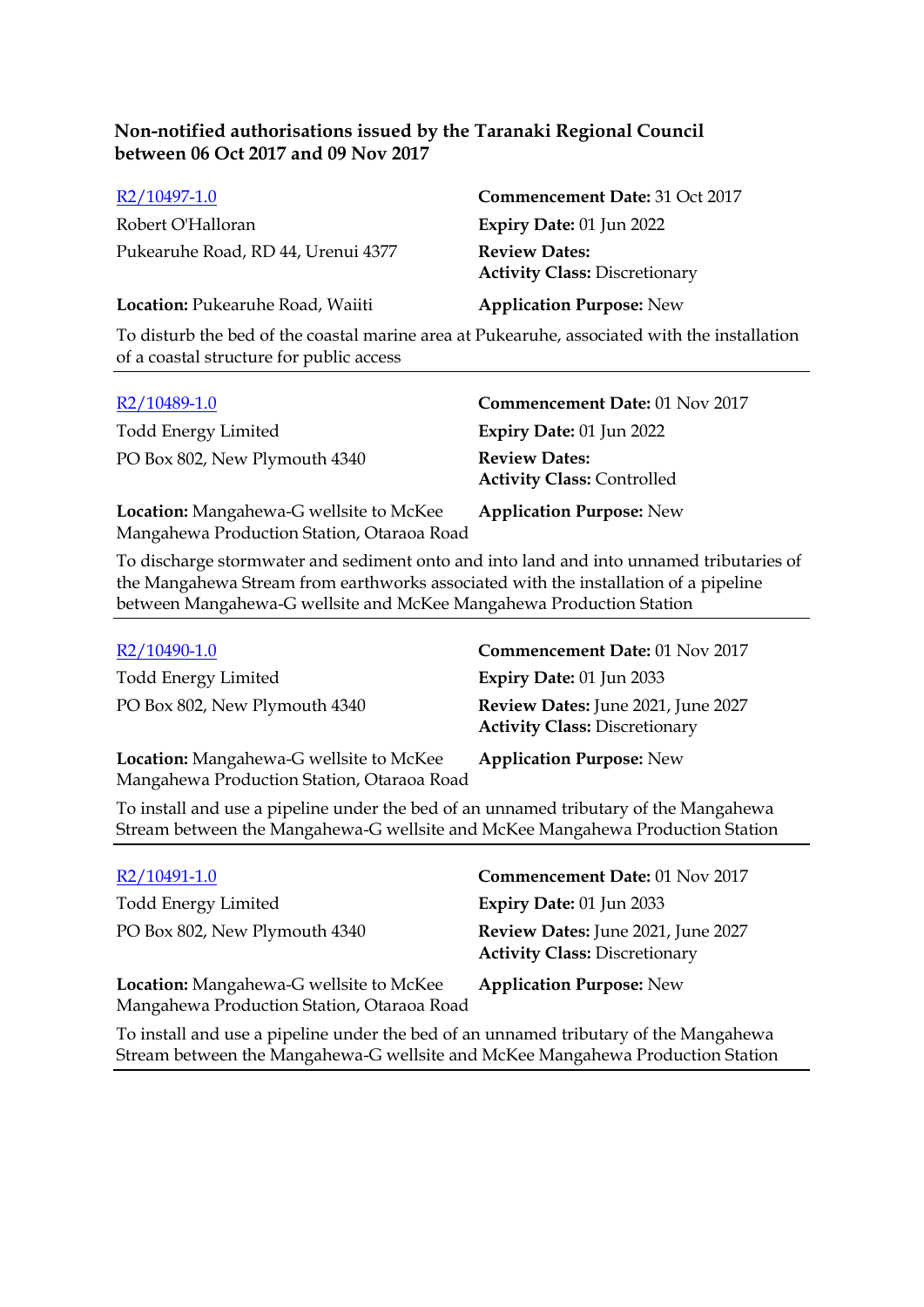| R2/10492-1.0                                                                          | Commencement Date: 01 Nov 2017                                             |
|---------------------------------------------------------------------------------------|----------------------------------------------------------------------------|
| <b>Todd Energy Limited</b>                                                            | <b>Expiry Date: 01 Jun 2033</b>                                            |
| PO Box 802, New Plymouth 4340                                                         | Review Dates: June 2021, June 2027<br><b>Activity Class: Discretionary</b> |
| Location: Mangahewa-G wellsite to McKee<br>Mangahewa Production Station, Otaraoa Road | <b>Application Purpose: New</b>                                            |

To install and use a pipeline under the bed of an unnamed tributary of the Mangahewa Stream between the Mangahewa-G wellsite and McKee Mangahewa Production Station

| $R2/10493-1.0$                                                                        | Commencement Date: 01 Nov 2017                                             |
|---------------------------------------------------------------------------------------|----------------------------------------------------------------------------|
| <b>Todd Energy Limited</b>                                                            | <b>Expiry Date: 01 Jun 2033</b>                                            |
| PO Box 802, New Plymouth 4340                                                         | Review Dates: June 2021, June 2027<br><b>Activity Class: Discretionary</b> |
| Location: Mangahewa-G wellsite to McKee<br>Mangahewa Production Station, Otaraoa Road | <b>Application Purpose: New</b>                                            |

To install and use a pipeline under the bed of an unnamed tributary of the Mangahewa Stream between the Mangahewa-G wellsite and McKee Mangahewa Production Station

| R2/10494-1.0                                                                                 | Commencement Date: 01 Nov 2017                                             |
|----------------------------------------------------------------------------------------------|----------------------------------------------------------------------------|
| <b>Todd Energy Limited</b>                                                                   | Expiry Date: $01$ Jun 2033                                                 |
| PO Box 802, New Plymouth 4340                                                                | Review Dates: June 2021, June 2027<br><b>Activity Class: Discretionary</b> |
| <b>Location:</b> Mangahewa-G wellsite to McKee<br>Mangahewa Production Station, Otaraoa Road | <b>Application Purpose: New</b>                                            |

To install and use a culvert in an unnamed tributary of the Mangahewa Stream

| R2/10499-1.0                                                                            | Commencement Date: 02 Nov 2017                                  |
|-----------------------------------------------------------------------------------------|-----------------------------------------------------------------|
| CX Oil Limited                                                                          | <b>Expiry Date: 01 Jun 2019</b>                                 |
| PO Box 402, New Plymouth 4340                                                           | Review Dates: June 2018<br><b>Activity Class: Discretionary</b> |
| Location: Puka-1 wellsite, Pukengahu Road,<br>Stratford (Property owner: $C & E$ Brown) | <b>Application Purpose: New</b>                                 |
| To take water from the Waihapa Stream for wellsite and well drilling activities during  |                                                                 |

Isite and well drilling activities during hydrocarbon exploration at the Puka-1 wellsite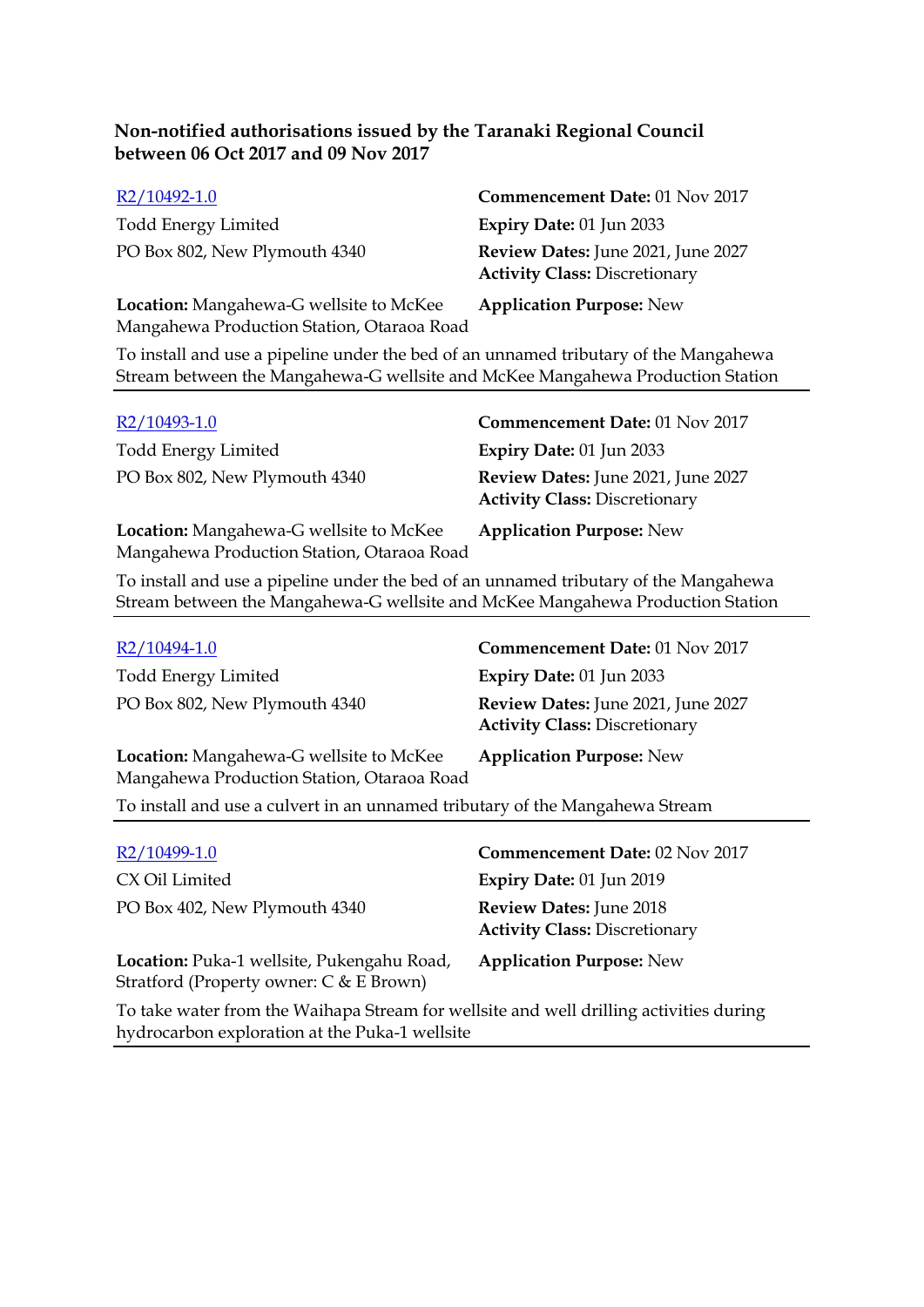| $R2/5866-2.1$                           | Commencement Date: 02 Nov 2017                                             |
|-----------------------------------------|----------------------------------------------------------------------------|
| Taranaki Pioneer Village Society Inc    | Expiry Date: $01$ Jun 2035                                                 |
| PO Box 401, Stratford 4352              | Review Dates: June 2023, June 2029<br><b>Activity Class: Discretionary</b> |
| Location: 3912 Mountain Road, Stratford | <b>Application Purpose: Replace</b>                                        |

To dam water and use other associated structures in an unnamed tributary of the Mangawharawhara Stream

| $R2/2382-3.0$                                                                           | Commencement Date: 02 Nov 2017                                                        |
|-----------------------------------------------------------------------------------------|---------------------------------------------------------------------------------------|
| Pentelow Trust No 1 and No 2                                                            | Expiry Date: 01 Dec 2042                                                              |
| AJ & SC Pentelow, 192 Upper Kina Road, RD<br>31, Opunake 4681                           | Review Dates: June 2024, June 2030,<br>June 2036<br><b>Activity Class: Controlled</b> |
| Location: Kina Road, Opunake                                                            | <b>Application Purpose: Replace</b>                                                   |
| To discharge farm dairy effluent onto land, and until 1 June 2018 after treatment in an |                                                                                       |

To discharge farm dairy effluent onto land, and until 1 June 2018 after treatment in an oxidation pond system, into an unnamed tributary of the Oaonui Stream

| $R2/2265-3.0$                                                                 | Commencement Date: 06 Nov 2017                        |
|-------------------------------------------------------------------------------|-------------------------------------------------------|
| John Burkitt                                                                  | Expiry Date: 01 Dec 2043                              |
| 304 Oxford Road, RD 37, New Plymouth 4381 Review Dates: June 2025, June 2031, | <b>June 2037</b><br><b>Activity Class: Controlled</b> |
| Location: 805 Mid Kahui Road, Rahotu                                          | <b>Application Purpose: Replace</b>                   |
|                                                                               |                                                       |

To discharge farm dairy effluent onto land, and until 1 June 2018 after treatment in an oxidation pond system, into an unnamed tributary of the Rautini Stream

| $R2/5475-3.0$                                                                           | Commencement Date: 03 Nov 2017                                                                      |
|-----------------------------------------------------------------------------------------|-----------------------------------------------------------------------------------------------------|
| AFT Group                                                                               | Expiry Date: 01 Dec 2043                                                                            |
| DC & MA Anderson, 678 Kahui Road, RD 34,<br>Rahotu 4684                                 | <b>Review Dates:</b> June 2025, June 2031,<br><b>June 2037</b><br><b>Activity Class: Controlled</b> |
| Location: 636 Mid Kahui Road, Rahotu                                                    | <b>Application Purpose: Replace</b>                                                                 |
| To discharge farm dairy effluent onto land, and until 1 June 2019 after treatment in an |                                                                                                     |

oxidation pond system, into the Pungaereere Stream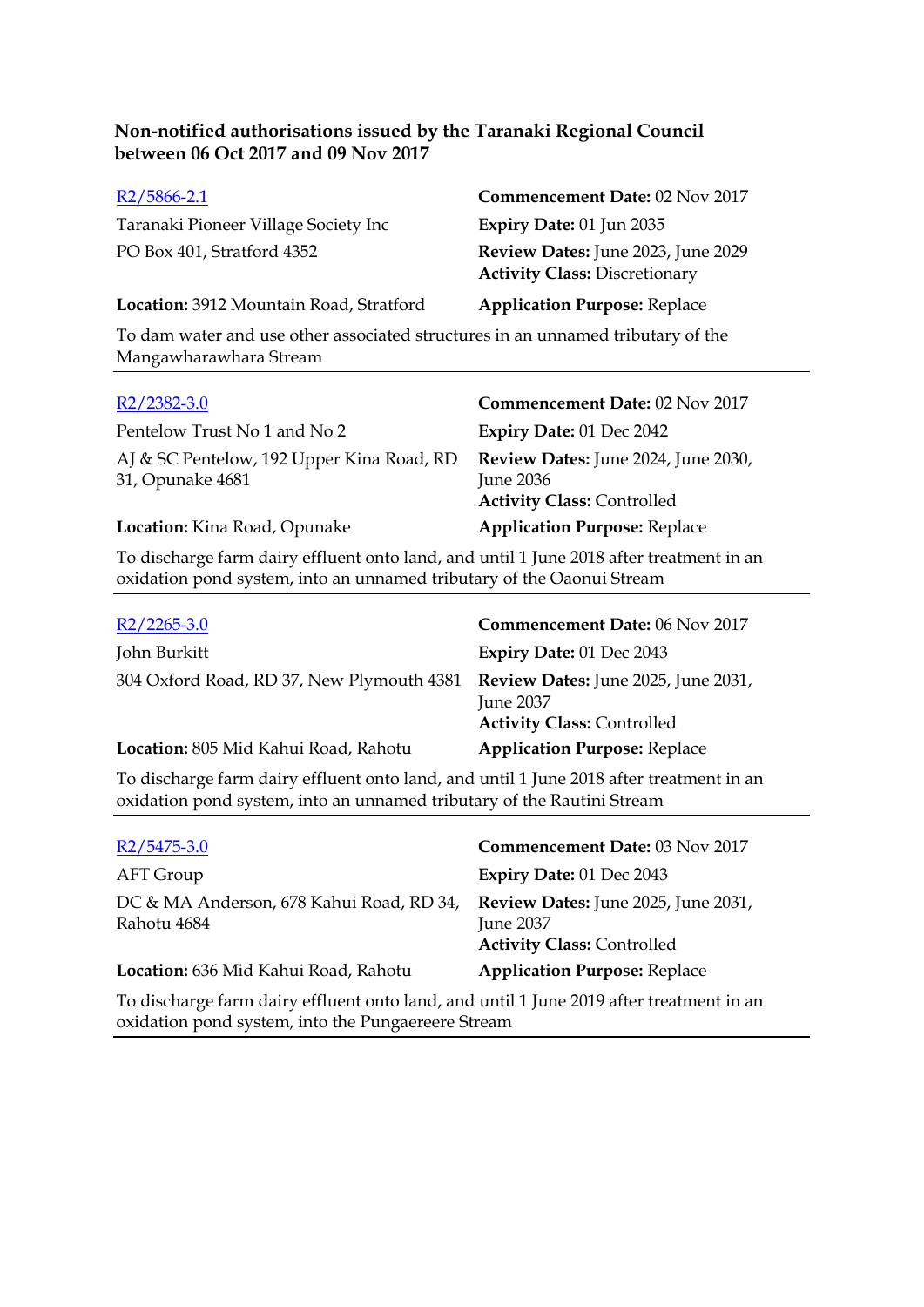| Non-notified authorisations issued by the Taranaki Regional Council |
|---------------------------------------------------------------------|
| between 06 Oct 2017 and 09 Nov 2017                                 |

| R <sub>2</sub> /3828-3.0                   | Commencement Date: 07 Nov 2017                                                        |
|--------------------------------------------|---------------------------------------------------------------------------------------|
| PB & MJ Gudopp Family Trust                | Expiry Date: 01 Dec 2041                                                              |
| 109 Mangatangi Road, RD 2, Waverley 4592   | Review Dates: June 2023, June 2029,<br>June 2035<br><b>Activity Class: Controlled</b> |
| Location: 400 Rawhitiroa Road, Eltham      | <b>Application Purpose: Replace</b>                                                   |
| To discharge farm dairy effluent onto land |                                                                                       |
|                                            |                                                                                       |
| R <sub>2</sub> /9970-1.1                   | <b>Commencement Date: 07 Nov 2017</b>                                                 |
|                                            |                                                                                       |
| Todd Petroleum Mining Company Limited      | Expiry Date: 01 Jun 2029                                                              |
| PO Box 802, New Plymouth 4340              | <b>Review Dates: June Annually</b><br><b>Activity Class: Discretionary</b>            |

To discharge waste fluids, associated with hydrocarbon exploration and production by deep well injection, into the Matemateaonga Formation via the KW-2 and KA16 wells, or into the Mangahewa Formation via wells KA-01 and/or KA-07 as a contingency

Change of consent conditions to add the KA-16 well to the consent

| R <sub>2</sub> /9382-2.0                                                | <b>Commencement Date: 08 Nov 2017</b>                     |
|-------------------------------------------------------------------------|-----------------------------------------------------------|
| Nova Energy Limited                                                     | Expiry Date: $01$ Jun 2023                                |
| PO Box 8358, New Plymouth 4342                                          | <b>Review Dates:</b><br><b>Activity Class: Controlled</b> |
| Location: Junction Road Power Plant, 594<br>Junction Road, New Plymouth | <b>Application Purpose: Replace</b>                       |

To discharge stormwater from the Junction Road Power Plant site during its construction, into the Mangorei Stream

| R2/9386-2.0                                                             | Commencement Date: 08 Nov 2017                            |
|-------------------------------------------------------------------------|-----------------------------------------------------------|
| Nova Energy Limited                                                     | Expiry Date: $01$ Jun 2023                                |
| PO Box 8358, New Plymouth 4342                                          | <b>Review Dates:</b><br><b>Activity Class: Controlled</b> |
| Location: Junction Road Power Plant, 594<br>Junction Road, New Plymouth | <b>Application Purpose: Replace</b>                       |

To discharge stormwater and sediment onto and into land and into the Mangorei Stream from earthworks associated with the construction of the Junction Road Power Plant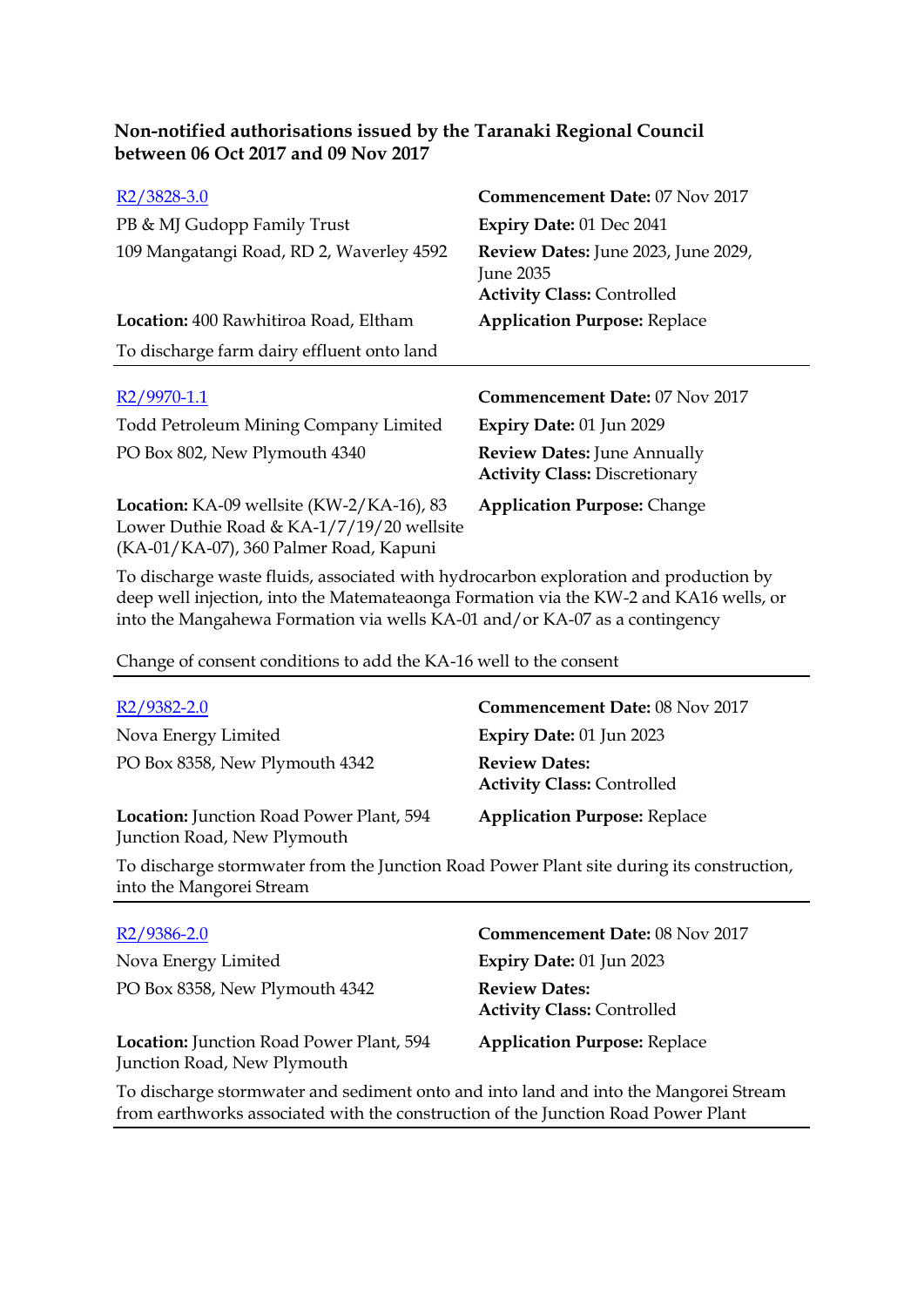| $R2/2246-3.0$                                                                           | Commencement Date: 08 Nov 2017                                                        |  |
|-----------------------------------------------------------------------------------------|---------------------------------------------------------------------------------------|--|
| Willowbrook Partnership                                                                 | Expiry Date: 01 Dec 2041                                                              |  |
| 182 Climie Road, RD 21, Stratford 4391                                                  | Review Dates: June 2023, June 2029,<br>June 2035<br><b>Activity Class: Controlled</b> |  |
| Location: 217 Brookes Road, Stratford                                                   | <b>Application Purpose: Replace</b>                                                   |  |
| To discharge farm dairy effluent onto land, and until 1 June 2019 after treatment in an |                                                                                       |  |

oxidation pond system, into the Tuikonga Stream

| $R2/10456-1.0$                                   | Commencement Date: 09 Nov 2017                                          |
|--------------------------------------------------|-------------------------------------------------------------------------|
| Armstrong Developments Limited                   | Expiry Date: $01$ Jun 2033                                              |
| 257 Kairau Road East, RD 3, New Plymouth<br>4373 | Review Dates: June 2021, June 2027<br><b>Activity Class: Controlled</b> |
| <b>Location:</b> 5 Armstrong Ave, Waitara        | <b>Application Purpose: New</b>                                         |
|                                                  |                                                                         |

To install a culvert in an unnamed tributary of the Waitara River, including the associated disturbance of the stream bed

| $R2/3632-3.0$                                                                   | <b>Commencement Date: 09 Nov 2017</b>                                                 |
|---------------------------------------------------------------------------------|---------------------------------------------------------------------------------------|
| Robert Sutton Farms Limited                                                     | Expiry Date: 01 Dec 2041                                                              |
| PO Box 254, Hawera 4640                                                         | Review Dates: June 2023, June 2029,<br>June 2035<br><b>Activity Class: Controlled</b> |
| Location: 928A Manaia Road, Kapuni                                              | <b>Application Purpose: Replace</b>                                                   |
| To discharge farm dairy effluent onto land                                      |                                                                                       |
|                                                                                 |                                                                                       |
|                                                                                 |                                                                                       |
| R2/9535-1.1                                                                     | <b>Commencement Date: 09 Nov 2017</b>                                                 |
| Cheal Petroleum Limited                                                         | <b>Expiry Date: 01 Jun 2028</b>                                                       |
| PO Box 402, New Plymouth 4340                                                   | <b>Review Dates: June 2022</b><br><b>Activity Class: Discretionary</b>                |
| Location: Cheal-D wellsite, Bird Road,<br>Stratford (Property owner: J O'Neill) | <b>Application Purpose: Change</b>                                                    |

To discharge treated stormwater from the Cheal-D wellsite, into an unnamed tributary of the Kahikatea Stream

Change of consent conditions to change the location of the stormwater discharge